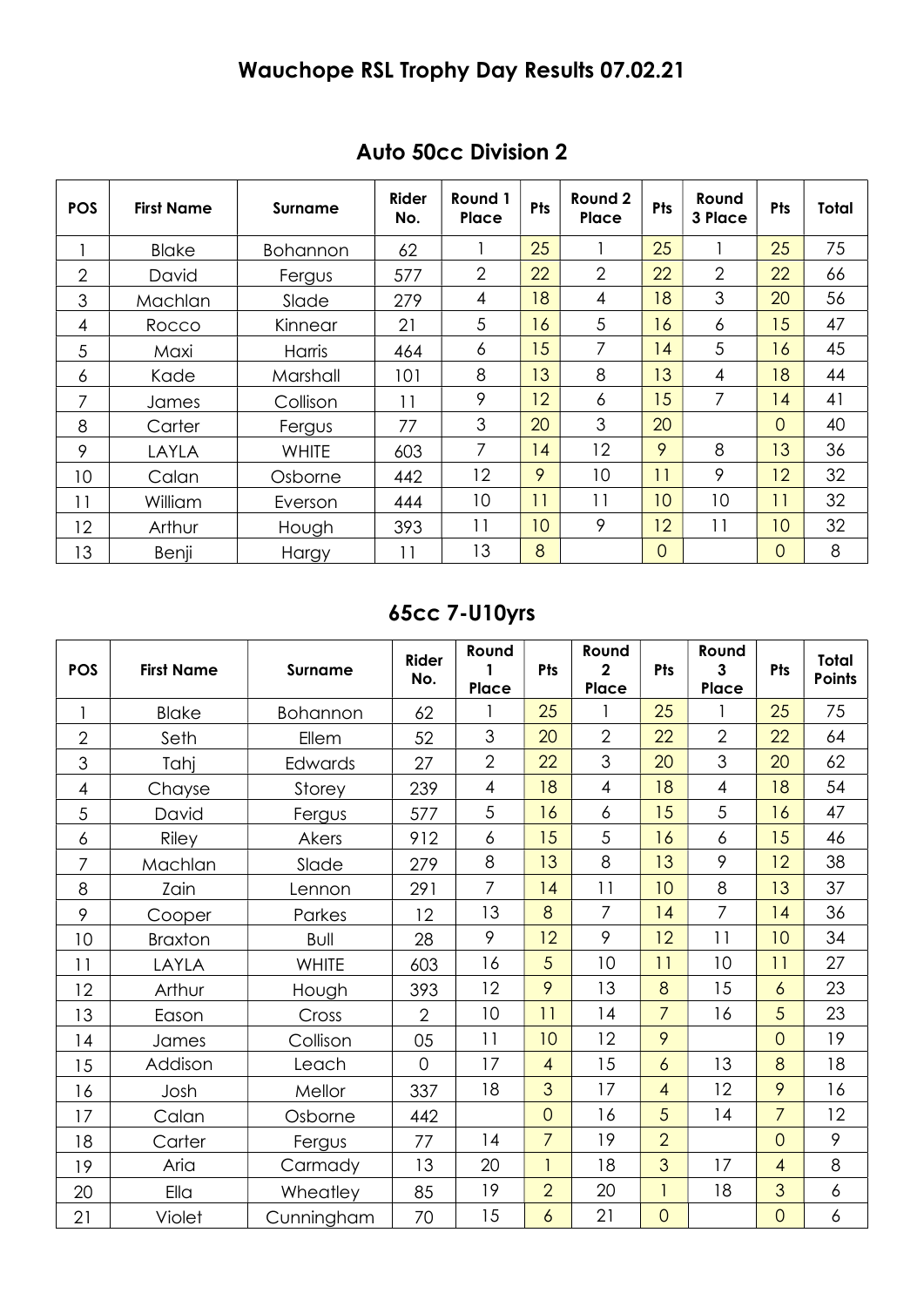| <b>POS</b> | <b>First Name</b> | Surname         | <b>Rider</b><br>No. | Round<br>Place | <b>Pts</b> | Round<br>2<br>Place | <b>Pts</b>     | Round<br>3<br>Place | <b>Pts</b>      | <b>Total</b><br><b>Points</b> |
|------------|-------------------|-----------------|---------------------|----------------|------------|---------------------|----------------|---------------------|-----------------|-------------------------------|
|            | Kai               | Austin          | 359                 |                | 25         |                     | 25             |                     | 25              | 75                            |
| 2          | Luke              | Everson         | 97                  | 3              | 20         | 3                   | 20             | $\overline{2}$      | 22              | 62                            |
| 3          | Cooper            | Bull            | 220                 | 4              | 18         | 4                   | 18             | 3                   | 20              | 56                            |
| 4          | Mia               | Cameron         | 588                 | 5              | 16         | 5                   | $\overline{6}$ | 4                   | 18              | 50                            |
| 5          | Aida              | Harris          | 3                   | 6              | 15         | 6                   | 5              | 5                   | 16              | 46                            |
| 6          | Beau              | Price           | 48                  | $\overline{2}$ | 22         | $\overline{2}$      | 22             |                     | 0               | 44                            |
| 7          | <b>LUCIE</b>      | <b>COLLISON</b> | 05                  | 9              | 12         | 8                   | 13             | 6                   | $\overline{15}$ | 40                            |
| 8          | Nate              | Radford         | 669                 | 8              | 13         | 7                   | $\overline{4}$ |                     | 0               | 27                            |
| 9          | Sam               | <b>Browne</b>   | 122                 | 7              | 4          |                     | 0              |                     | 0               | 14                            |

# 65cc 10-U12yrs

| 85cc 9-U12yrs |  |  |
|---------------|--|--|
|---------------|--|--|

| <b>POS</b>     | <b>First Name</b> | <b>Surname</b> | <b>Rider</b><br>No. | Round<br>Place | <b>Pts</b>     | Round<br>$\mathbf{2}$<br>Place | <b>Pts</b>     | Round<br>3<br>Place | <b>Pts</b>     | <b>Total</b><br><b>Points</b> |
|----------------|-------------------|----------------|---------------------|----------------|----------------|--------------------------------|----------------|---------------------|----------------|-------------------------------|
| 1              | Phoenix           | Blanchette     | 37                  |                | 25             |                                | 25             |                     | 25             | 75                            |
| $\overline{2}$ | Kai               | Austin         | 359                 | $\overline{2}$ | 22             | $\overline{4}$                 | 18             | $\overline{2}$      | 22             | 62                            |
| 3              | Beau              | Price          | 48                  | 3              | 20             | $\overline{2}$                 | 22             | 3                   | 20             | 62                            |
| 4              | Seth              | Ellem          | 52                  | 5              | 16             | 3                              | 20             | 5                   | 16             | 52                            |
| 5              | Tahj              | Edwards        | 27                  | 6              | 15             | 5                              | 16             | $\overline{7}$      | 14             | 45                            |
| 6              | <b>Bailey</b>     | Harris         | 6                   | 7              | 14             | 6                              | 15             | 6                   | 15             | 44                            |
| 7              | Chayse            | Storey         | 239                 | 9              | 12             | 7                              | 14             | 10                  | 11             | 37                            |
| 8              | Luke              | Hamilton       | 7                   | 4              | 18             |                                | $\overline{0}$ | $\overline{4}$      | 18             | 36                            |
| 9              | Teleah            | Holbert        | 295                 | 12             | 9              | 8                              | 13             | 8                   | 13             | 35                            |
| 10             | Thomas            | Wheatley       | 263                 | 10             | 11             | 10                             | 11             | 9                   | 12             | 34                            |
| 11             | Riley             | Akers          | 912                 | 8              | 13             | 12                             | 9              | 13                  | 8              | 30                            |
| 12             | Flynn             | Nowlan         | 29                  | 15             | 6              | 9                              | 12             | 11                  | 10             | 28                            |
| 13             | Vinnie            | Blanchette     | 116                 | 11             | 10             | 11                             | 10             | 14                  | $\overline{7}$ | 27                            |
| 4              | Cooper            | Bull           | 220                 | 13             | 8              | 14                             | $\overline{7}$ | 12                  | 9              | 24                            |
| 15             | <b>Braxton</b>    | Bull           | 28                  | 14             | $\overline{7}$ | 13                             | 8              | 17                  | $\overline{4}$ | 19                            |
| 16             | <b>Blake</b>      | Mellor         | 300                 | 16             | 5              | 16                             | 5              | 15                  | 6              | 16                            |
| 17             | Riley             | Kirkwood       | 22                  | 17             | $\overline{4}$ | 15                             | $\overline{6}$ | 16                  | 5              | 15                            |
| 18             | Luke              | Everson        | 97                  | 18             | 3              | 17                             | $\overline{4}$ | 18                  | 3              | 10                            |
| 19             | Eason             | Cross          | $\overline{0}$      | 19             | $\overline{2}$ | 18                             | 3              | 19                  | $\overline{2}$ | $\overline{7}$                |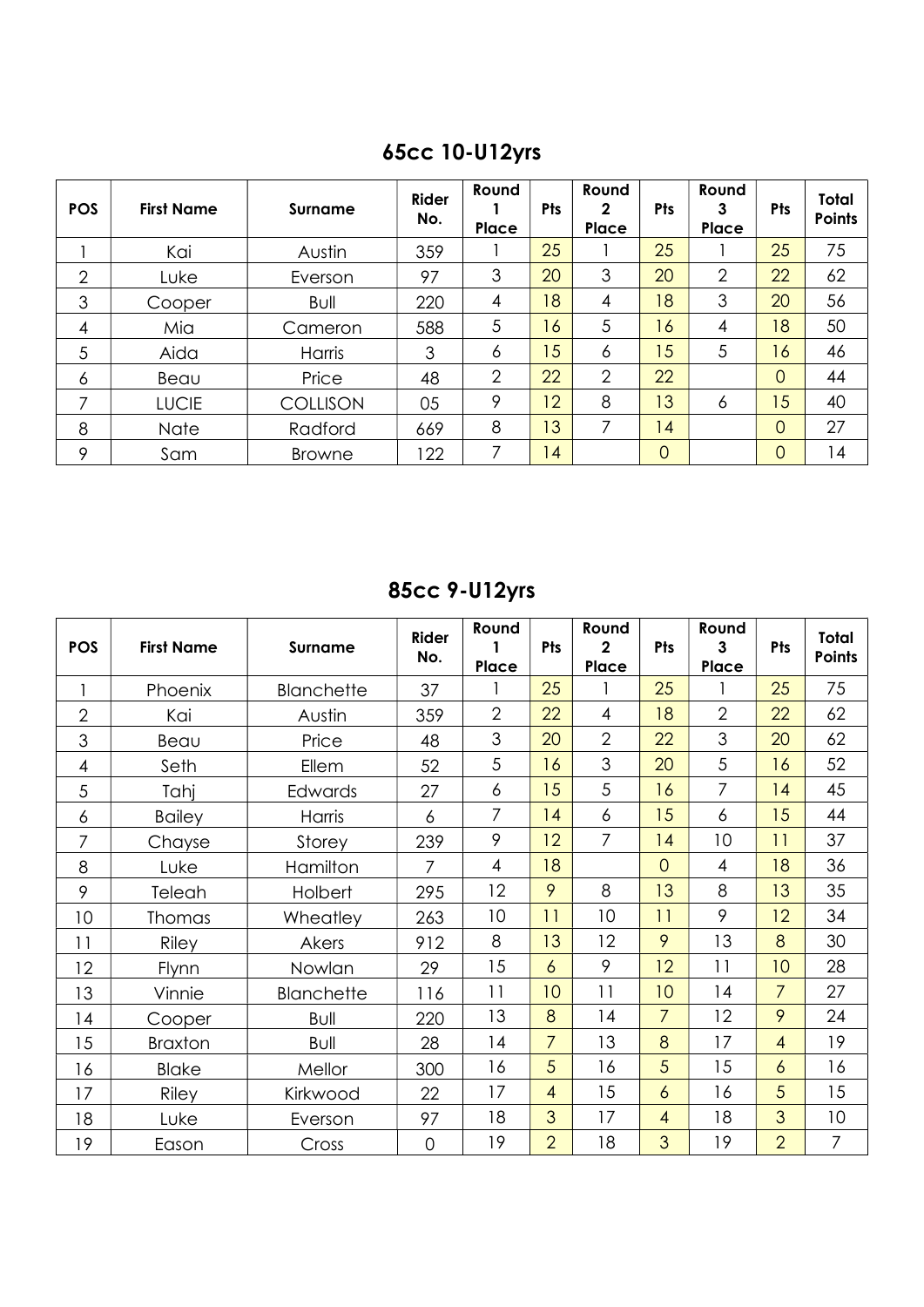| <b>POS</b>     | <b>First Name</b> | <b>Surname</b>  | <b>Rider</b><br>No. | Round<br>Place | <b>Pts</b>     | Round<br>$\mathbf{2}$<br>Place | <b>Pts</b>     | Round<br>3 Place | <b>Pts</b>     | <b>Total</b><br>Point |
|----------------|-------------------|-----------------|---------------------|----------------|----------------|--------------------------------|----------------|------------------|----------------|-----------------------|
| $\mathbf{1}$   | Oliver            | Paterno         | 274                 |                | 25             |                                | 25             |                  | 25             | 75                    |
| $\overline{2}$ | Kane              | Novak           | 71                  | $\overline{2}$ | 22             | $\overline{2}$                 | 22             | $\overline{2}$   | 22             | 66                    |
| 3              | Chad              | Williams        | 05                  | 3              | 20             | 3                              | 20             | $\overline{4}$   | 18             | 58                    |
| $\overline{4}$ | Joel              | Holbert         | 219                 | $\overline{4}$ | 18             | $\overline{4}$                 | 18             | 3                | 20             | 56                    |
| 5              | Jake              | Collison        | 185                 | 8              | 13             | 6                              | 15             | 5                | 16             | 44                    |
| 6              | Tyler             | Harley          | 118                 | 5              | 16             | 5                              | 16             | 11               | 10             | 42                    |
| 7              | Rory              | <b>Clements</b> | 394                 | 9              | 12             | 7                              | 14             | 9                | 12             | 38                    |
| 8              | Cooper            | Boyd            | 311                 | 10             | 11             | 9                              | 12             | $\overline{7}$   | 14             | 37                    |
| 9              | Sonny             | Blanchette      | 44                  | 11             | 10             | 10                             | 11             | 8                | 13             | 34                    |
| 10             | Sean              | McDean          | 816                 | $\overline{7}$ | 14             | 8                              | 13             | 14               | $\overline{7}$ | 34                    |
| 11             | Jaxon             | Gayler          | 808                 | 12             | 9              | 14                             | $\overline{7}$ | $\overline{6}$   | 15             | 31                    |
| 12             | William           | Seacomb         | 539                 | 6              | 15             |                                | $\overline{0}$ | 10               | 11             | 26                    |
| 13             | Jonas             | Horsington      | 217                 | 14             | $\overline{7}$ | 11                             | 10             | 13               | 8              | 25                    |
| 14             | Seth              | Osborne         | <b>Blank</b>        | 19             | $\overline{2}$ | 13                             | 8              | 12               | 9              | 19                    |
| 15             | Jarrah            | <b>Burton</b>   | 153                 | 15             | 6              | 15                             | 6              | 15               | 6              | 18                    |
| 16             | Lincoln           | <b>Ball</b>     | 512                 | 16             | 5              | 12                             | 9              | 18               | 3              | 17                    |
| 17             | Preston           | Costigan        | 824                 | 20             | $\mathbf{1}$   | 17                             | $\overline{4}$ | 16               | 5              | 10                    |
| 18             | Beau              | <b>Best</b>     | 27                  | 17             | $\overline{4}$ | 16                             | 5              |                  | $\overline{O}$ | 9                     |
| 19             | <b>Bradley</b>    | Rayner          | 644                 | 13             | 8              |                                | $\overline{0}$ |                  | $\overline{0}$ | 8                     |
| 20             | Rhys              | Mellor          | 337                 | 18             | 3              |                                | $\overline{0}$ | 17               | $\overline{4}$ | $\overline{7}$        |

# 85cc 12-U16yrs

## Jnr Lite 125cc

| <b>POS</b>     | <b>First Name</b> | Surname         | <b>Rider</b><br>No. | Round 1<br>Place | <b>Pts</b>     | Round<br>2<br>Place | <b>Pts</b> | Round<br>3<br>Place | <b>Pts</b>     | Total<br><b>Points</b> |
|----------------|-------------------|-----------------|---------------------|------------------|----------------|---------------------|------------|---------------------|----------------|------------------------|
|                | Billy             | Hargy           | 272                 |                  | 25             |                     | 25         |                     | 25             | 75                     |
| $\overline{2}$ | Oliver            | Paterno         | 274                 | $\overline{2}$   | 22             | $\overline{2}$      | 22         | $\overline{2}$      | 22             | 66                     |
| 3              | Anthony           | Campbell        | 246                 | 3                | 20             | 3                   | 20         | 3                   | 20             | 60                     |
| $\overline{4}$ | <b>Bohdi</b>      | Seears          | 927                 | 8                | 13             | 6                   | 15         | 4                   | 18             | 46                     |
| 5              | <b>Blake</b>      | Coghlan         | 275                 | 4                | 18             | 4                   | 18         | 11                  | 10             | 46                     |
| 6              | Zane              | Blanch          | 16                  | 9                | 12             | 5                   | 16         | 5                   | 16             | 44                     |
| 7              | Aidan             | Horsington      | 720                 | 5                | 16             | 7                   | 14         | 7                   | 14             | 44                     |
| 8              | Jack              | Nowland         | 34                  | 6                | 15             | 8                   | 13         | 6                   | 15             | 43                     |
| 9              | Cooper            | Obrein          | 133                 | $\overline{7}$   | 14             | 9                   | 12         | 8                   | 13             | 39                     |
| 10             | Chad              | <b>Williams</b> | 05                  | 10               | 11             | 10                  | 11         | 9                   | 12             | 34                     |
| 11             | Joel              | Holbert         | 219                 | 11               | 10             | 11                  | 10         | 10                  | 11             | 31                     |
| 12             | Blayze            | Wooderson       | 165                 | 12               | 9              | 12                  | 9          | 12                  | 9              | 27                     |
| 13             | Beau              | <b>Best</b>     | 27                  |                  | $\overline{0}$ | 13                  | 8          |                     | $\overline{0}$ | 16                     |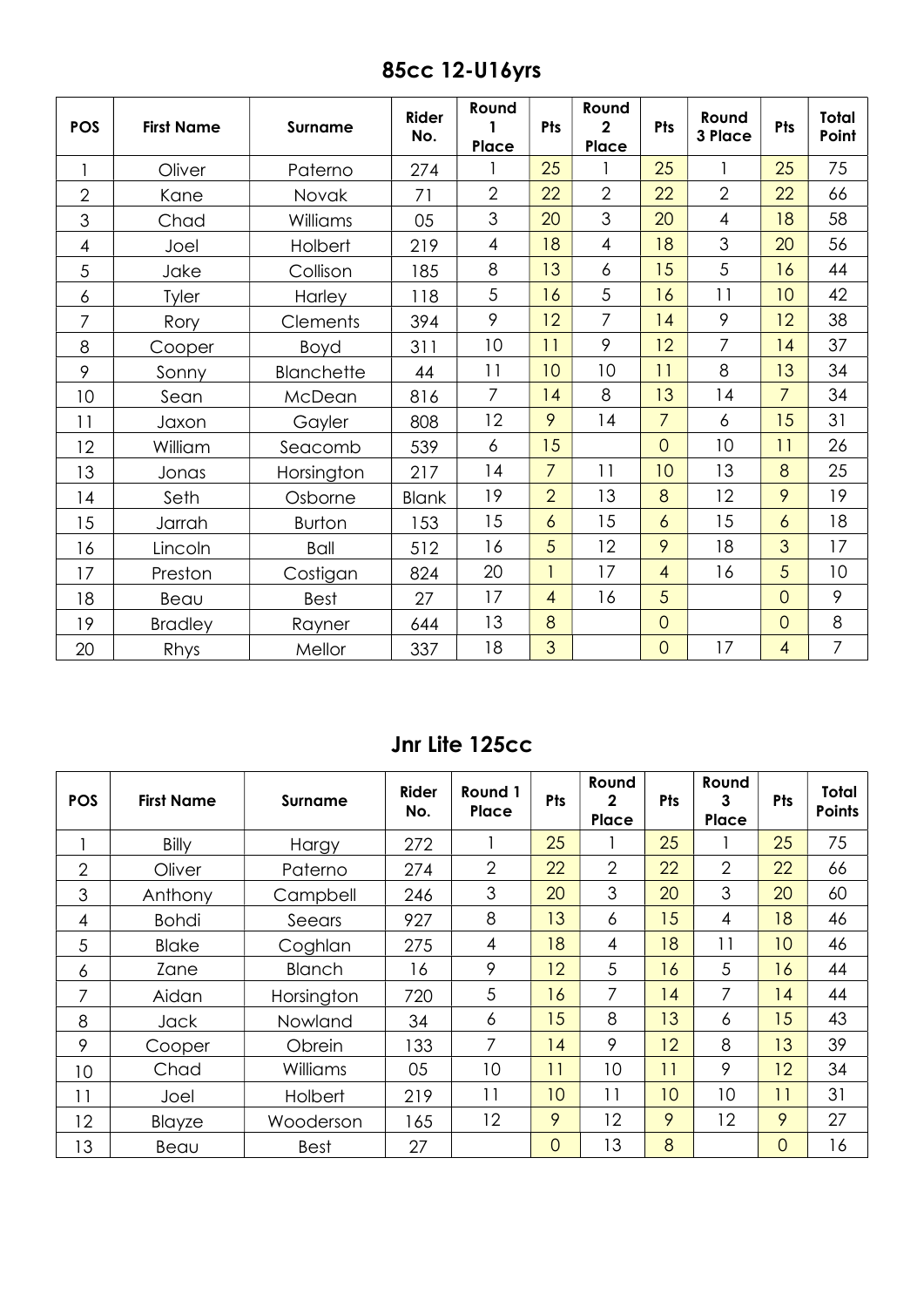## Jnr Lite 250cc

| <b>POS</b>     | <b>First Name</b> | Surname   | Rider<br>No. | Round 1<br>Place | <b>Pts</b>     | Round<br>2 Place | <b>Pts</b>     | Round<br>3 Place | <b>Pts</b>     | Total<br><b>Points</b> |
|----------------|-------------------|-----------|--------------|------------------|----------------|------------------|----------------|------------------|----------------|------------------------|
|                | Billy             | Hargy     | 272          |                  | 25             |                  | 25             |                  | 25             | 75                     |
| $\overline{2}$ | Anthony           | Campbell  | 246          | $\overline{2}$   | 22             | $\overline{2}$   | 22             | $\overline{2}$   | 22             | 66                     |
| 3              | Reese             | Harley    | 18           | 3                | 20             | 3                | 20             | 3                | 20             | 60                     |
| 4              | William           | Seacomb   | 539          | 4                | 18             | 4                | 18             | 5                | 16             | 52                     |
| 5              | Dylan             | Shirt     | 111          | 6                | $\overline{5}$ | 5                | 16             | 4                | 18             | 49                     |
| 6              | Tyler             | Farvis    | 445          | 5                | $\overline{6}$ | 6                | $\overline{5}$ | 6                | 15             | 46                     |
|                | <b>Bridan</b>     | MacNamara | 257          | 8                | 13             | 8                | 13             | 7                | 14             | 40                     |
| 8              | <b>Braith</b>     | Piper     | 237          | 7                | $\overline{4}$ |                  | 4              |                  | $\overline{O}$ | 28                     |

#### A Grade

| <b>POS</b> | <b>First Name</b> | Surname      | Rider<br>No. | Round 1<br>Place | <b>Pts</b> | Round<br>2<br>Place | <b>Pts</b>     | Round<br>3 Place | <b>Pts</b>     | <b>Total</b><br>Points |
|------------|-------------------|--------------|--------------|------------------|------------|---------------------|----------------|------------------|----------------|------------------------|
|            | Geoffrey          | Wallace      | 13           |                  | 25         | $\overline{2}$      | 22             |                  | 25             | 72                     |
| 2          | Matthew           | Prott        | 23           | 3                | 20         |                     | 25             | 2                | 22             | 67                     |
| 3          | <b>Blake</b>      | Gittoes      | 42           | 5                | 16         | 3                   | 20             | 3                | 20             | 56                     |
| 4          | Jordan            | Hinton       | 312          |                  | 4          | 4                   | 18             | 4                | 18             | 50                     |
| 5          | Cody              | Cheers       | 200          | $\overline{2}$   | 22         |                     | $\overline{0}$ |                  | $\overline{0}$ | 22                     |
| 6          | Lee               | Cunningham   | 711          | $\overline{4}$   | 18         |                     | $\overline{O}$ |                  | $\overline{0}$ | 18                     |
| 7          | Timothy           | White        | 603          | 6                | 15         |                     | $\overline{0}$ |                  | $\overline{0}$ | 15                     |
| 8          | <b>Nicholas</b>   | <b>Byram</b> | 38           | 8                | 13         |                     | $\overline{0}$ |                  | $\mathbf 0$    | 13                     |

#### B Grade

| <b>POS</b>     | <b>First Name</b> | Surname        | Rider<br>No. | Round 1<br>Place | <b>Pts</b> | Round<br>$\mathbf 2$<br>Place | <b>Pts</b> | Round<br>3 Place | <b>Pts</b>     | Total<br><b>Points</b> |
|----------------|-------------------|----------------|--------------|------------------|------------|-------------------------------|------------|------------------|----------------|------------------------|
|                | Jake              | Robb           | 404          |                  | 25         |                               | 25         |                  | 25             | 75                     |
| $\overline{2}$ | Adam              | Nowland        | 30           | $\overline{2}$   | 22         | $\overline{2}$                | 22         | $\overline{2}$   | 22             | 66                     |
| 3              | Thomas            | Foster         | 74           | 4                | 18         | 3                             | 20         | 4                | 18             | 56                     |
| 4              | Riley             | Levingston     | 28           | 6                | 15         | 4                             | 18         | 3                | 20             | 53                     |
| 5              | <b>Braydn</b>     | Cook           | 727          | 3                | 20         | 6                             | 15         | 5                | 16             | 51                     |
| 6              | <b>Brandon</b>    | <b>Brown</b>   | x52          | 5                | 16         | 5                             | 16         | 6                | 15             | 47                     |
| 7              | Joshua            | Moir           | 301          | 7                | 4          | 10                            | 11         | 7                | 14             | 39                     |
| 8              | Peter             | Noble          | 177          | 8                | 13         | 7                             | 14         | 10               | 11             | 38                     |
| 9              | <b>Blake</b>      | Boyd           | 408          | 10               | 11         | 9                             | 12         | 8                | 13             | 36                     |
| 10             | Kurt              | <b>Doherty</b> | 153          | 9                | 12         | $12 \overline{ }$             | 9          | 11               | 10             | 31                     |
| 11             | <b>Bailey</b>     | Farr           | 97           | 13               | 8          | 11                            | 10         | 9                | 12             | 30                     |
| 12             | Grant             | Coombes        | 44           | 11               | 10         | 8                             | 13         |                  | $\overline{0}$ | 23                     |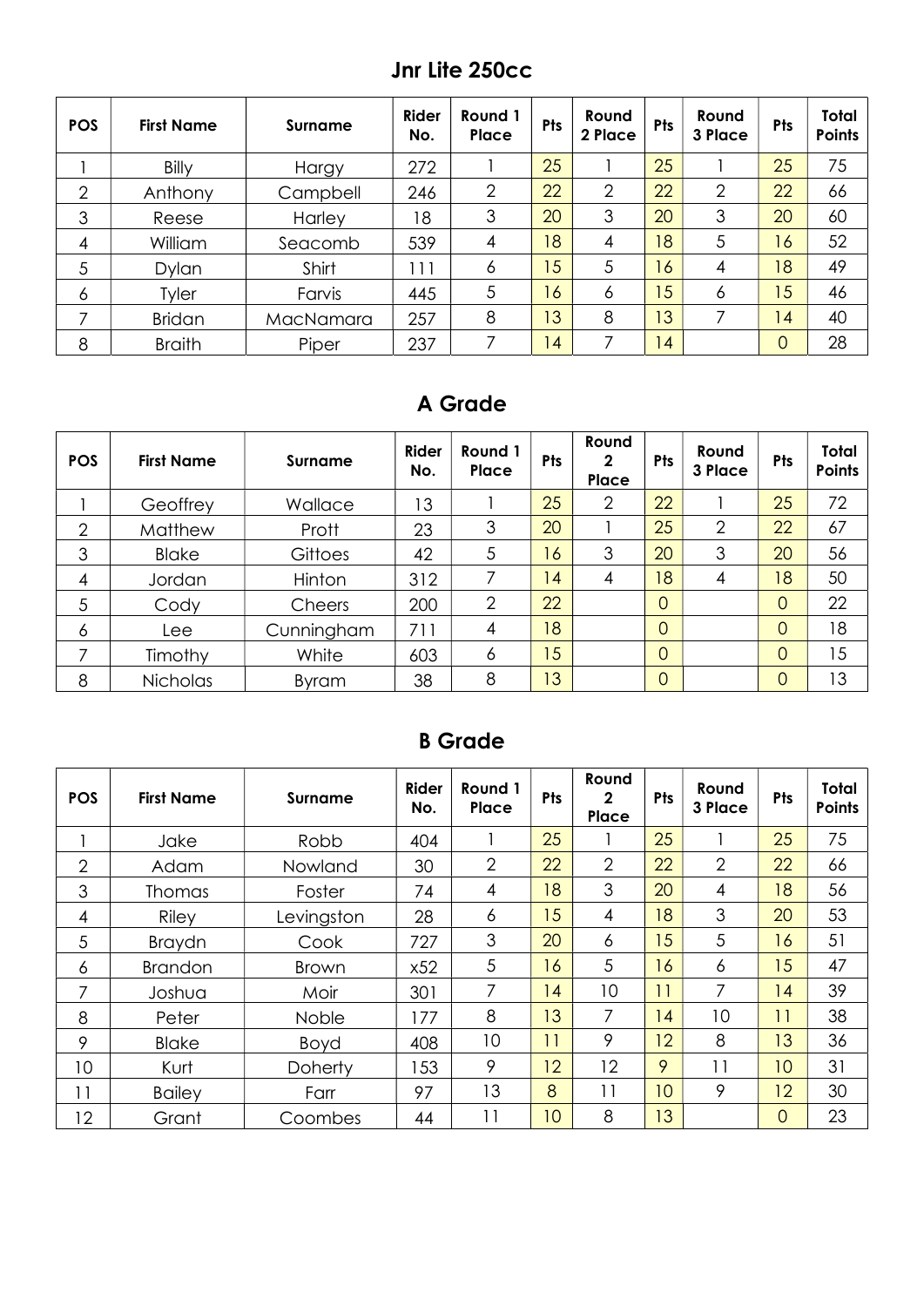| <b>POS</b>     | <b>First Name</b> | <b>Surname</b>   | Rider<br>No.   | Round 1<br>Place | <b>Pts</b>     | Round<br>2 Place | <b>Pts</b>     | Round<br>3 Place | <b>Pts</b>     | Total<br><b>Points</b> |
|----------------|-------------------|------------------|----------------|------------------|----------------|------------------|----------------|------------------|----------------|------------------------|
|                | Ben               | Walsh            | 500            | 3                | 20             |                  | 25             |                  | 25             | 70                     |
| $\overline{2}$ | Peter             | <b>McWhirter</b> | 53             | $\overline{2}$   | 22             | $\overline{2}$   | 22             | $\overline{2}$   | 22             | 66                     |
| 3              | Benjamin          | <b>Boyes</b>     | 411            |                  | 25             | 3                | 20             | 3                | 20             | 65                     |
| 4              | Jeremy            | Tydd             | 64             | 4                | 18             | $\overline{4}$   | 18             | 6                | 15             | 51                     |
| 5              | Sheridan          | Watters          | 557            | 5                | 16             | 5                | 16             | 4                | 18             | 50                     |
| 6              | James             | Nowlan           | 3              | 6                | 15             | 10               | 11             | 5                | 16             | 42                     |
| 7              | Benjamin          | Rayner           | 610            | 7                | 14             | 7                | 14             | 15               | 6              | 34                     |
| 8              | Jason             | Akers            | 15             | 14               | $\overline{7}$ | 8                | 13             | 9                | 12             | 32                     |
| 9              | Anthony           | Wakeham          | 886            | 13               | 8              | 11               | 10             | 8                | 13             | 31                     |
| 10             | Gregory           | <b>Harris</b>    | X              | 10               | 11             | 12               | 9              | 11               | 10             | 30                     |
| 11             | Mitchell          | Riddel           | 86             | 12               | 9              | 9                | 12             | 12               | 9              | 30                     |
| 12             | Remko             | Verschuur        | $\overline{7}$ |                  | 25             |                  | $\overline{0}$ | 16               | 5              | 30                     |
| 13             | Tim               | <b>Browne</b>    | 159            | 8                | 13             | 6                | 15             |                  | $\overline{0}$ | 28                     |
| 14             | Isaac             | Rumbel           | 915            | 11               | 10             | 15               | 6              | 10               | 11             | 27                     |
| 15             | Matthew           | Drinkwater       | 216            | 9                | 12             |                  | $\overline{0}$ | 7                | 14             | 26                     |
| 16             | Kelly             | <b>Byrne</b>     | 144            | 15               | 6              | 13               | 8              | 13               | 8              | 22                     |
| 17             | Jeremy            | Coombes          | 303            | 16               | 5              | 14               | $\overline{7}$ | 4                | $\overline{7}$ | 19                     |

#### C Grade

### MX1

| <b>POS</b>      | <b>First Name</b> | <b>Surname</b> | Rider<br>No. | Round 1<br>Place | <b>Pts</b>     | Round<br>2 Place | <b>Pts</b>     | Round<br>3 Place | <b>Pts</b>     | <b>Total</b><br><b>Points</b> |
|-----------------|-------------------|----------------|--------------|------------------|----------------|------------------|----------------|------------------|----------------|-------------------------------|
|                 | Matthew           | Prott          | 23           | $\overline{2}$   | 22             |                  | 25             |                  | 25             | 72                            |
| $\overline{2}$  | Jake              | Robb           | 404          | 4                | 18             | 4                | 18             | 3                | 20             | 56                            |
| 3               | <b>Blake</b>      | Gittoes        | 42           | 5                | 16             | $\overline{2}$   | 22             | 4                | 18             | 56                            |
| 4               | Geoffrey          | Wallace        | 13           |                  | 25             |                  | $\Omega$       | $\overline{2}$   | 22             | 47                            |
| 5               | <b>Thomas</b>     | Foster         | 74           | 6                | 15             | 5                | 16             | 5                | 16             | 47                            |
| 6               | <b>Blake</b>      | Boyd           | 408          | 9                | 12             | 6                | 15             | 7                | 14             | 41                            |
| 7               | Ben               | Walsh          | 500          | 11               | 10             | 7                | 14             | 9                | 12             | 36                            |
| 8               | Lee               | Cunningham     | 711          |                  | $\overline{0}$ | 3                | 20             | 6                | 15             | 35                            |
| 9               | Grant             | Coombes        | 44           | 8                | 13             | 8                | 13             |                  | $\overline{0}$ | 26                            |
| 10              | Sheridan          | Watters        | 557          | 12               | 13             | 9                | 12             |                  | $\overline{0}$ | 25                            |
| $\overline{11}$ | Kurt              | Doherty        | 153          | 10               | 11             |                  | $\overline{0}$ | 8                | 13             | 24                            |
| 12              | Cody              | <b>Cheers</b>  | 200          | 3                | 20             |                  | $\overline{0}$ |                  | $\overline{0}$ | 20                            |
| 13              | Jordan            | Hinton         | 312          | 7                | 14             |                  | $\overline{0}$ |                  | $\overline{0}$ | 14                            |
| 14              | Mitchell          | Riddel         | 86           |                  | 0              | 10               | 11             |                  | $\overline{0}$ | 11                            |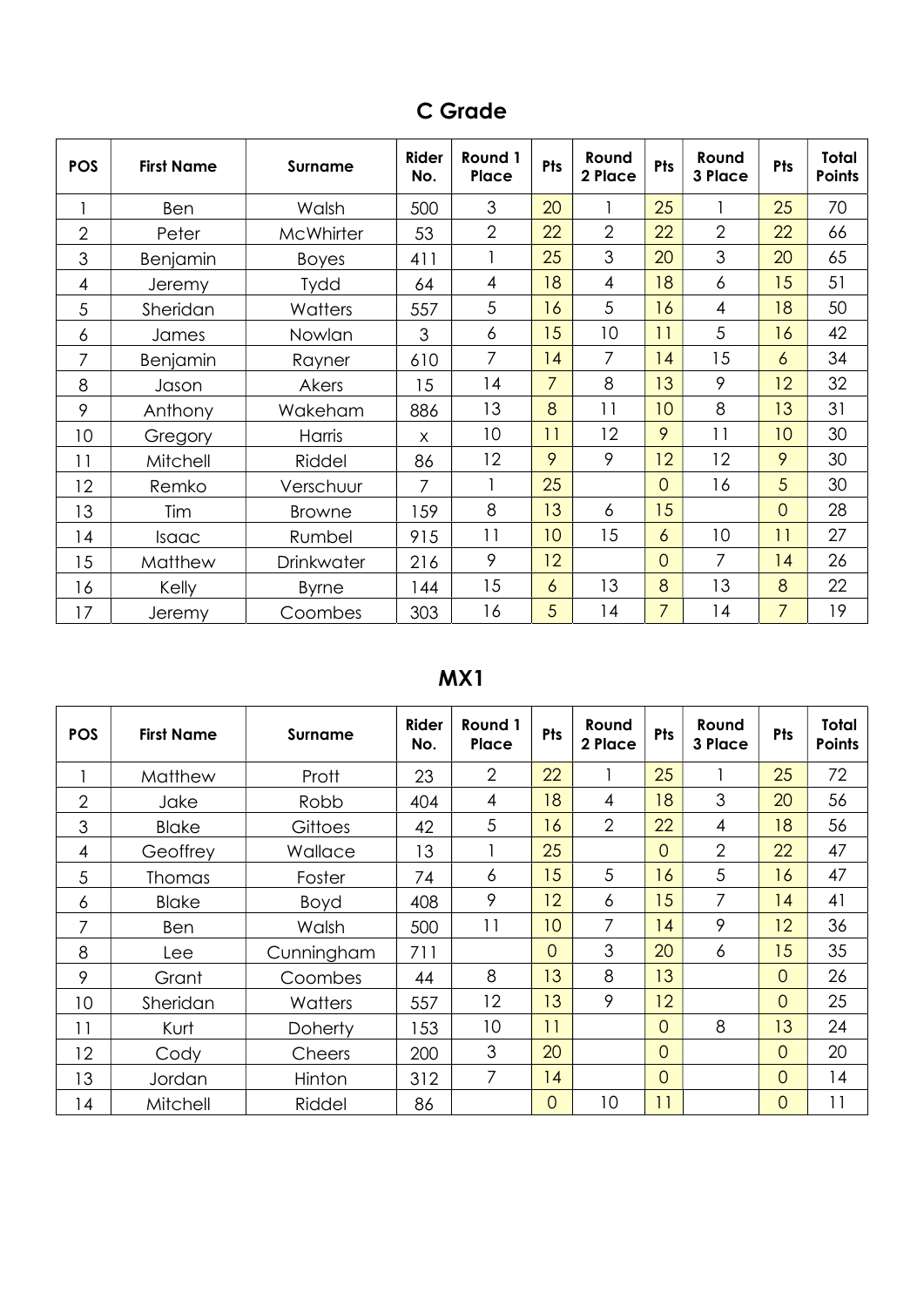### MX2

| <b>POS</b>     | <b>First Name</b> | Surname      | Rider<br>No. | Round 1<br>Place | <b>Pts</b>      | Round 2<br>Place | <b>Pts</b>     | Round<br>3 Place | <b>Pts</b>     | <b>Total</b><br><b>Points</b> |
|----------------|-------------------|--------------|--------------|------------------|-----------------|------------------|----------------|------------------|----------------|-------------------------------|
|                | Adam              | Nowland      | 30           |                  | 25              | 3                | 20             |                  | 25             | 70                            |
| $\overline{2}$ | Jake              | Robb         | 404          | $\overline{2}$   | 22              |                  | 25             | $\overline{2}$   | 22             | 69                            |
| 3              | <b>Braydn</b>     | Cook         | 727          | 3                | 20              | $\overline{2}$   | 22             | 5                | 16             | 58                            |
| 4              | <b>Thomas</b>     | Foster       | 74           | 4                | 18              | 4                | 18             | 3                | 20             | 56                            |
| 5              | Riley             | Levingston   | 28           | 7                | 14              | 5                | 16             | 4                | 18             | 48                            |
| 6              | Timothy           | White        | 603          | 5                | 16              | 6                | 15             | 7                | 14             | 45                            |
| 7              | Jeremy            | Tydd         | 94           | 12               | 9               | 9                | 12             | 6                | 15             | 36                            |
| 8              | Joshua            | Moir         | 301          | 8                | 13 <sup>°</sup> | 7                | 4              |                  | $\overline{0}$ | 27                            |
| 9              | Izaiah            | Meldrum      | 438          | 9                | 12              | 8                | 13             |                  | $\overline{0}$ | 25                            |
| 10             | <b>Nicholas</b>   | <b>Byram</b> | 38           | 6                | 15              |                  | $\overline{O}$ |                  | $\overline{O}$ | 15                            |
| 11             | Alexis            | Coghlan      | 276          | 10               | 11              |                  | $\overline{0}$ |                  | $\overline{0}$ | 11                            |
| 12             | Matthew           | Drinkwater   | 216          | 11               | 10              |                  | $\overline{0}$ |                  | $\overline{0}$ | 10                            |

# Over 35yrs

| <b>POS</b>     | <b>First Name</b> | Surname         | <b>Rider</b><br>No. | Round 1<br>Place | <b>Pts</b> | Round 2<br>Place | <b>Pts</b>     | Round<br>3 Place | <b>Pts</b>     | Total<br><b>Points</b> |
|----------------|-------------------|-----------------|---------------------|------------------|------------|------------------|----------------|------------------|----------------|------------------------|
|                | Tim               | <b>Bohannon</b> | 359                 |                  | 25         |                  | 25             |                  | 25             | 75                     |
| $\overline{2}$ | Peter             | Noble           | 177                 | 3                | 20         | $\overline{2}$   | 22             | $\overline{2}$   | 22             | 64                     |
| 3              | Peter             | McWhirter       | 53                  | 5                | 16         | 4                | 18             | 4                | 18             | 52                     |
| 4              | Joshua            | <b>Ball</b>     | 112                 | 6                | $\sqrt{5}$ | 5                | 16             | 3                | 20             | 51                     |
| 5              | Jason             | Akers           | 15                  | 9                | 2          | 9                | 12             | 6                | 15             | 39                     |
| 6              | Anthony           | Wakeham         | 886                 | 10               | 11         | 8                | 13             | 7                | 14             | 38                     |
| 7              | Grant             | Coombes         | 44                  | 4                | 18         | 3                | 20             |                  | $\Omega$       | 38                     |
| 8              | Andrew            | Osborne         | 342                 | 11               | 10         | 10               | 11             | 8                | 13             | 34                     |
| 9              | James             | Nowlan          | 3                   |                  | $\Omega$   | 6                | $\overline{5}$ | 5                | 16             | 31                     |
| 10             | Tim               | <b>Browne</b>   | 159                 | 8                | 13         | 7                | 4              |                  | $\overline{O}$ | 27                     |
| 11             | Luke              | Parkes          | 375                 | $\overline{2}$   | 22         |                  | $\overline{O}$ |                  | $\overline{0}$ | 22                     |
| 12             | Jeremy            | Tydd            | 64                  | 7                | 4          |                  | $\overline{0}$ |                  | $\Omega$       | 14                     |